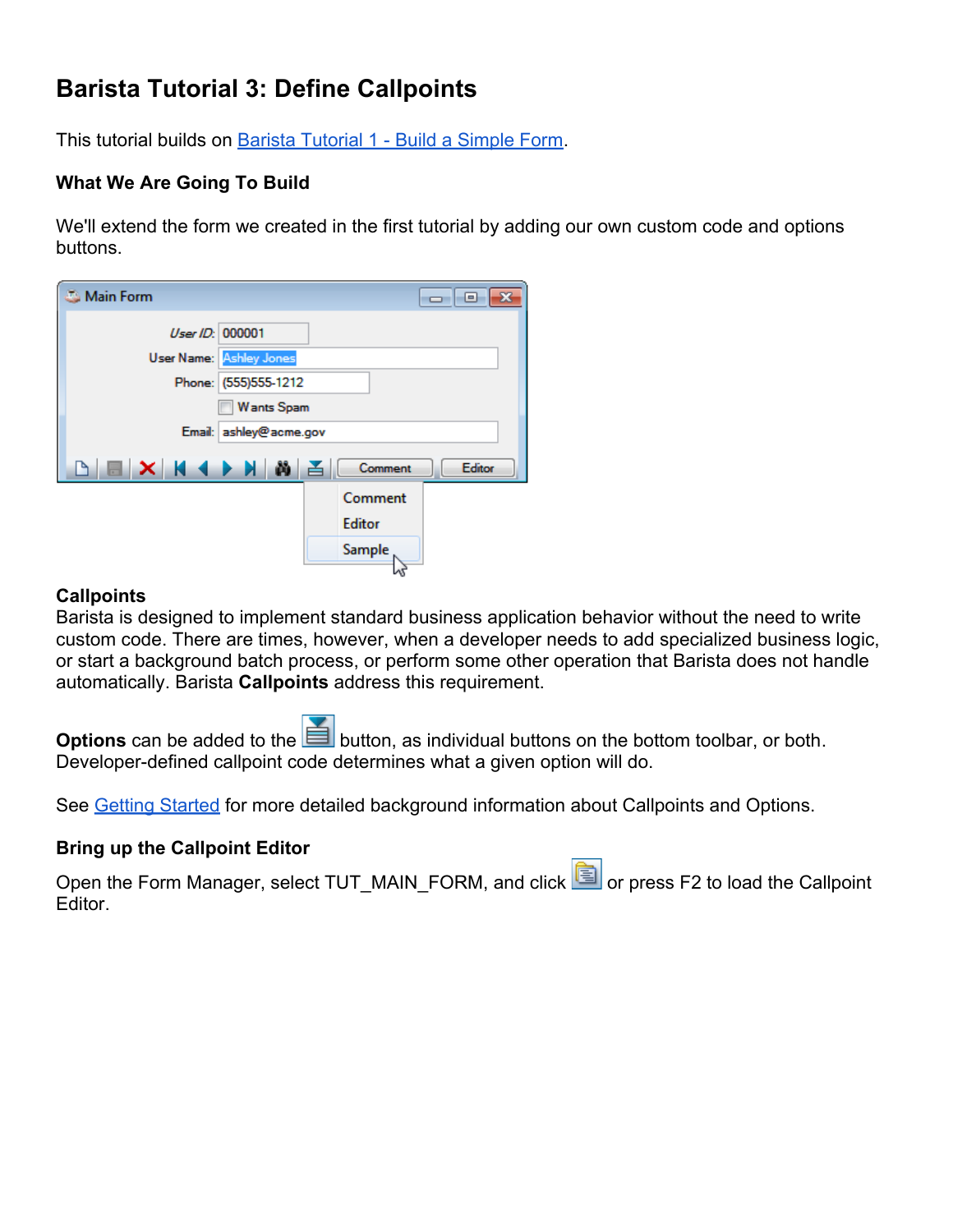

# **Callpoint Editor**

| Callpoint Editor - TUT_MAIN_FORM                                                                                                                                                                                                                                                                                                                                                        |  |
|-----------------------------------------------------------------------------------------------------------------------------------------------------------------------------------------------------------------------------------------------------------------------------------------------------------------------------------------------------------------------------------------|--|
| <b>Object Events</b>                                                                                                                                                                                                                                                                                                                                                                    |  |
| UT MAIN FORM<br>TUT_MAIN_FORM. <alias><br/>田<br/>TUT_MAIN_FORM.<custom><br/>TUT_MAIN_FORM.TUT_USER_EMAIL<br/><math>\overline{+}</math><br/>TUT_MAIN_FORM.TUT_USER_ID<br/>Ŧ<br/>TUT_MAIN_FORM.TUT_USER_NAME<br/><math>\overline{+}</math><br/>TUT_MAIN_FORM.TUT_USER_PHONE<br/><math>\overline{+}</math><br/>TUT_MAIN_FORM.TUT_WANTS_SPAM<br/><math>\overline{+}</math></custom></alias> |  |

The callpoint editor consists of three panels. Along the left is a tree which contains the form, its columns and their associated callpoints. At a glance one can tell if there is code in a given callpoint based on the icon ( = empty, = non-empty). The upper-right displays the code for the selected callpoint. The lower-left panel displays compilation and status. When a callpoint is selected, right

clicking the upper-right panel (or clicking  $\Box$ ) displays a list of code templates which can serve as a quick reference and save you some typing.

We will use the After Column Validation callpoint to generate a default email address derived from the name.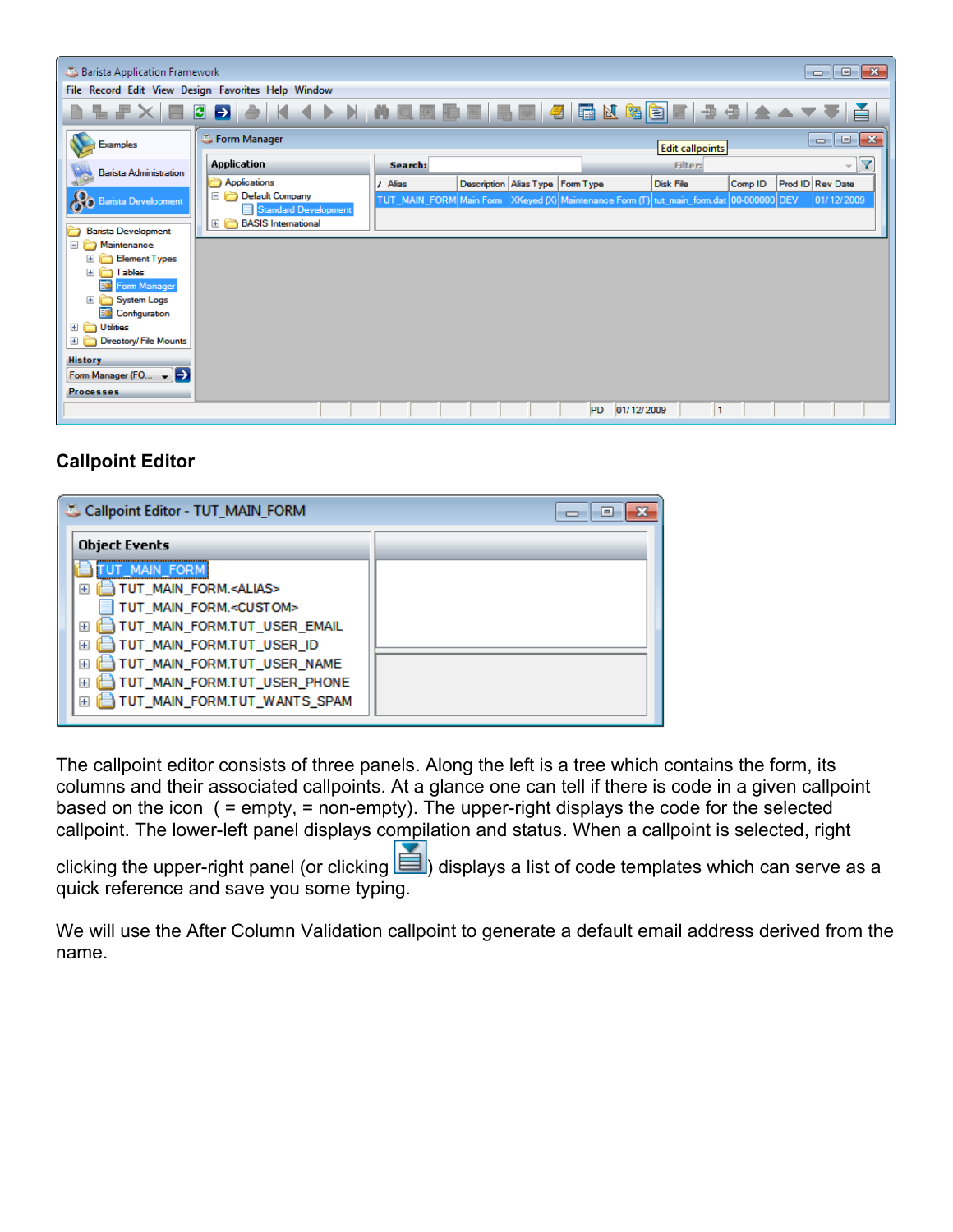| Callpoint Editor - TUT_MAIN_FORM                                                                                                                                                                                                                                                                                                                                                                                                                                        | l-23<br>Θ.                                                                                                                                                                                                                                                                                                                                                                           |
|-------------------------------------------------------------------------------------------------------------------------------------------------------------------------------------------------------------------------------------------------------------------------------------------------------------------------------------------------------------------------------------------------------------------------------------------------------------------------|--------------------------------------------------------------------------------------------------------------------------------------------------------------------------------------------------------------------------------------------------------------------------------------------------------------------------------------------------------------------------------------|
| <b>Object Events</b>                                                                                                                                                                                                                                                                                                                                                                                                                                                    | TUT_MAIN_FORM.TUT_USER_NAME - After Column Validation (AVAL)                                                                                                                                                                                                                                                                                                                         |
| TUT_MAIN_FORM<br>TUT_MAIN_FORM. <alias><br/><math>+</math><br/>TUT MAIN FORM.&lt; CUSTOM&gt;<br/>TUT_MAIN_FORM.TUT_USER_EMAIL<br/><math>\overline{+}</math><br/>TUT_MAIN_FORM.TUT_USER_ID<br/><math>\overline{+}</math><br/>TUT_MAIN_FORM.TUT_USER_NAME<br/><math>\Box</math><br/>Before Column Input (BINP)<br/>After Column Input (AINP)<br/>After Modification (AMOD)<br/>After Column Validation (AVAL)<br/>TUT_MAIN_FORM.TUT_USER_PHONE<br/><math>+</math></alias> | if callpoint!.getColumnData("TUT_MAIN_FORM.TUT_USER_EMAIL")="" then<br>email\$=cvs(callpoint!.getUserInput(),128)+"@acme.com"<br>callpoint!.setColumnData("TUT_MAIN_FORM.TUT_USER_EMAIL",email\$)<br>callpoint!.setStatus("REFRESH")<br>endif<br>Creating: callpoints/source/tut_main_form_cpt.src<br>Compiling: callpoints/ prog/ tut_main_form_cpt.bbj<br><b>Command completed</b> |
| TUT_MAIN_FORM.TUT_WANTS_SPAM<br>$+$                                                                                                                                                                                                                                                                                                                                                                                                                                     |                                                                                                                                                                                                                                                                                                                                                                                      |
| Bring up the Callpoint Editor for TUT MAIN FORM.                                                                                                                                                                                                                                                                                                                                                                                                                        | Select After Column Validation (AVAL) under TUT MAIN FORM. TUT USER NAME.<br>Add code (note we don't change an existing email value):<br>if callpoint!.getColumnData("TUT MAIN FORM.TUT USER EMAIL")="" then                                                                                                                                                                         |

```
email$=cvs(callpoint!.getUserInput(),128)+"@acme.com"
   callpoint!.setColumnData("TUT_MAIN_FORM.TUT_USER_EMAIL",email$)
    callpoint!.setStatus("REFRESH")
endif
```
- 
- Click  $\Theta$  or press F5 to run the form.
- Add a new record and note the email is automatically populated as you tab out of the User Name field:

| Main Form                      | -- E                      |
|--------------------------------|---------------------------|
| User ID: 000005                |                           |
| User Name: John Smith          |                           |
| Phone: $( )$ -                 |                           |
|                                | Wants Spam                |
|                                | Email: JohnSmith@acme.com |
| $\mathbf{B} \times \mathbf{A}$ | ≚                         |

# **Add AINP Callpoint Code for TUT\_USER\_EMAIL**

Barista provides several validation mechanisms, such as enforcing a minimum length, or performing a foreign key lookup. There are times you need to perform more complicated validation. The **After Column Input** callpoint is called after the user has attempted to leave the callpoint, but before validation. Here we will check for an obviously invalid email address.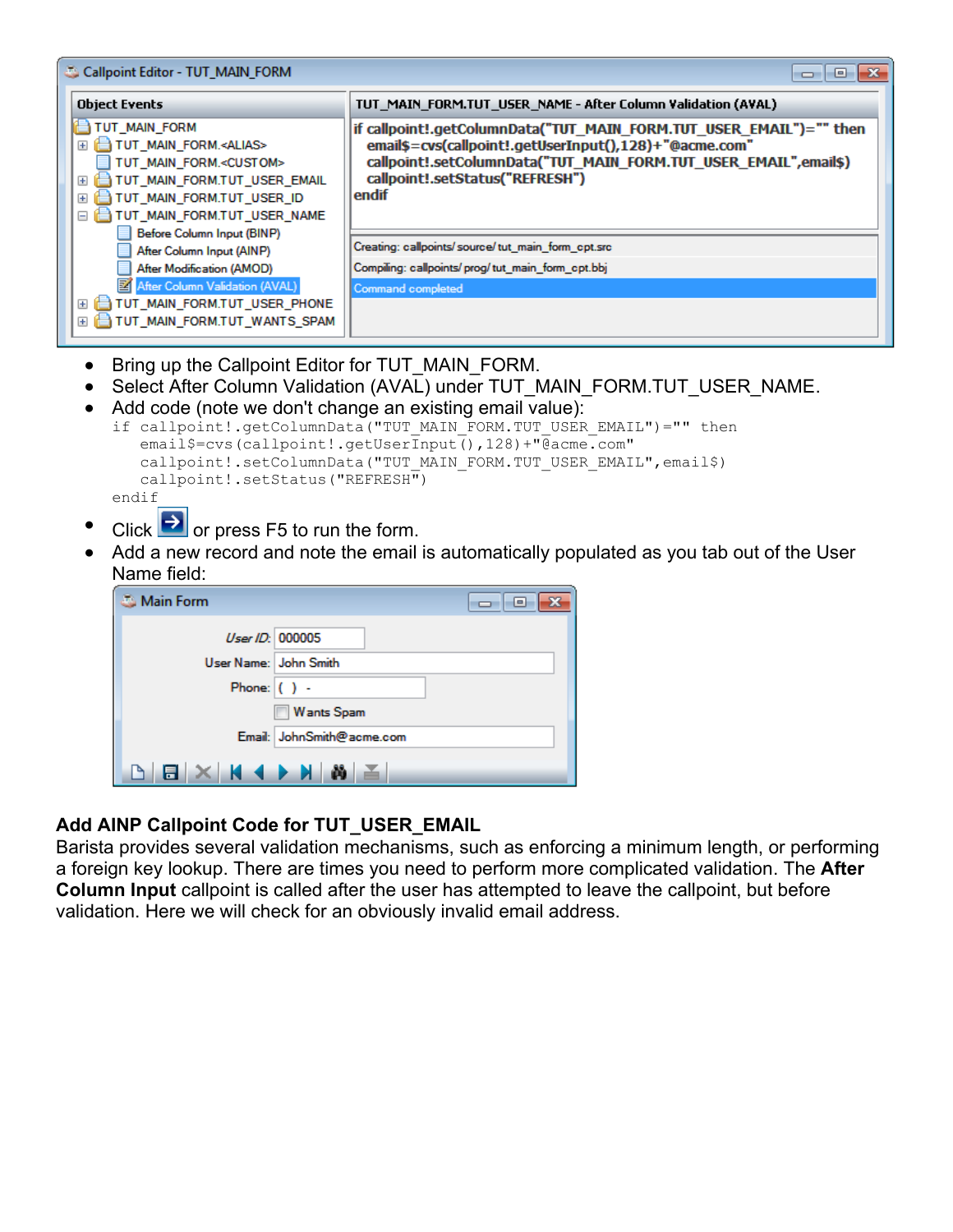| Callpoint Editor - TUT_MAIN_FORM                                                                                                                                                                                                                                                                                                                                                                                                                                                                        |                                                                                                                                                                                                                                                                                                                                                                                                                                      |  |  |  |  |
|---------------------------------------------------------------------------------------------------------------------------------------------------------------------------------------------------------------------------------------------------------------------------------------------------------------------------------------------------------------------------------------------------------------------------------------------------------------------------------------------------------|--------------------------------------------------------------------------------------------------------------------------------------------------------------------------------------------------------------------------------------------------------------------------------------------------------------------------------------------------------------------------------------------------------------------------------------|--|--|--|--|
| <b>Object Events</b>                                                                                                                                                                                                                                                                                                                                                                                                                                                                                    | TUT_MAIN_FORM.TUT_USER_EMAIL - After Column Input (AINP)                                                                                                                                                                                                                                                                                                                                                                             |  |  |  |  |
| TUT_MAIN_FORM<br>TUT_MAIN_FORM. <alias><br/>田<br/>TUT_MAIN_FORM.<custom><br/>TUT_MAIN_FORM.TUT_USER_EMAIL<br/>Ξ<br/>Before Column Input (BINP)<br/>After Column Input (AINP)<br/>After Modification (AMOD)<br/>After Column Validation (AVAL)<br/>TUT_MAIN_FORM.TUT_USER_ID<br/><math>\mathbf{F}</math><br/>TUT_MAIN_FORM.TUT_USER_NAME<br/><math>\mathbf{F}</math><br/>TUT_MAIN_FORM.TUT_USER_PHONE<br/><math>\overline{+}</math><br/>TUT_MAIN_FORM.TUT_WANTS_SPAM<br/><math>+</math></custom></alias> | rem 'Get the text the user just entered<br>$email$ = cvs(callpoint!.getUserInput(),3)$<br>rem ' Email address must contain exactly one @ sign<br>if len(email\$) and pos("@"=email\$,1,0)<>1 then<br>email = msgbox("Invalid email address",0,email\$)<br>callpoint!.setStatus("INVALID")<br>endif<br>Creating: callpoints/ source/ tut_main_form_cpt.src<br>Compiling: callpoints/ prog/ tut_main_form_cpt.bbj<br>Command completed |  |  |  |  |
| Select After Column Input (AINP) under TUT MAIN FORM.TUT USER EMAIL.<br>ملممم الملماة                                                                                                                                                                                                                                                                                                                                                                                                                   |                                                                                                                                                                                                                                                                                                                                                                                                                                      |  |  |  |  |

- Add code: rem ' Get the text the user just entered email $$ = \text{cvs}(\text{callpoint}!.getUserInput(),3)$ rem ' Email address must contain exactly one @ sign if len(email\$) and pos("@"=email\$,1,0) <>1 then email = msgbox("Invalid email address",0,email\$) callpoint!.setStatus("INVALID") endif
- Click  $\Theta$  or press F5 to run the form.
- Attempt to enter an email address with more than one  $@$  sign:

| JohnSmith@@acme.com   |  |
|-----------------------|--|
| Invalid email address |  |
|                       |  |

# **Options Entry Forms**

There are times you would like the user to enter data for immediate processing, as opposed to writing it to a database table. In the next example we will simply write a time-stamped email address and comment to a text file. This same basic approach can be used to send email, write reports, etc.

We'll start by defining a Table Alias that will be used to generate an Options Entry Form.

Open Tables Maintenance and define the following alias:

| Location | <b>Field</b>        | <b>Value</b>         |
|----------|---------------------|----------------------|
| Header   | <b>Table Alias</b>  | TUT DATA ENTRY       |
|          | Description         | <b>Comment Form</b>  |
|          | Alias Type          | <b>Options Entry</b> |
| Detail   | <b>Element Type</b> | Data Element         |
|          | EXM TEXT 30         | <b>EMAIL</b>         |
|          | EXM TEXT 30         | <b>COMMENT</b>       |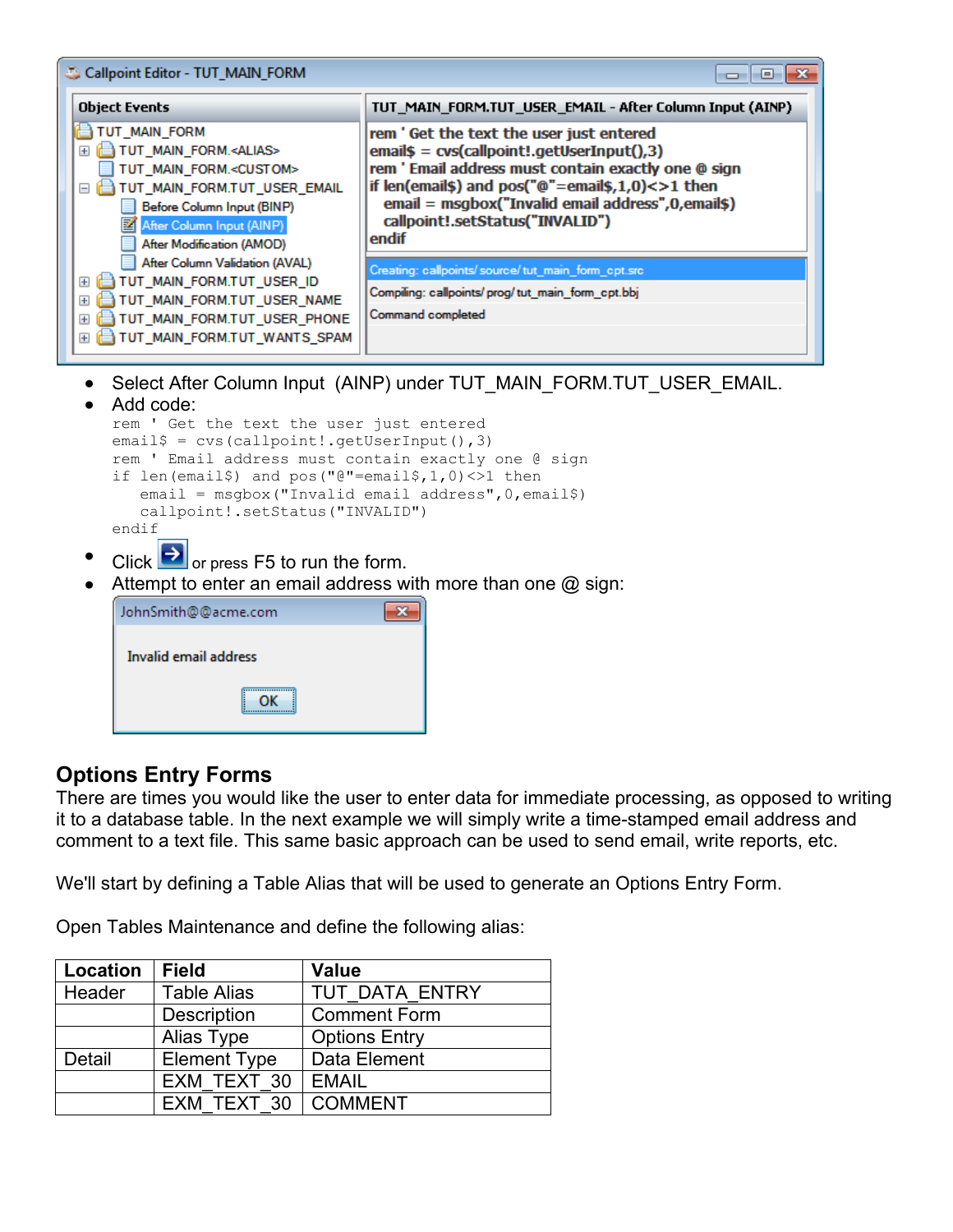If you didn't install the Barista Examples package, you'll need to first define EXM\_TEXT\_30 as a 30 character text field in Element Types Maintenance.

| <b>Tables</b>                |                                    |                      |                                | $\mathbf{x}$<br>o<br>$\Box$    |
|------------------------------|------------------------------------|----------------------|--------------------------------|--------------------------------|
|                              | Table Alias: TUT_DATA_ENTRY        |                      |                                |                                |
|                              | Description: Comments Form         |                      |                                | Date Created: 01/12/2009       |
|                              | Window Title: Comments Form        |                      |                                | Date Revised: 01/12/2009       |
| Alias Definition             |                                    |                      |                                |                                |
|                              | Alias Type: Options Entry<br>▼     |                      |                                |                                |
| <b>Parent Alias:</b>         |                                    | Q                    |                                | Key Length:<br>0               |
| Primary Table:               |                                    | Q                    |                                | Records:<br>0                  |
| Disk File Name:              |                                    |                      |                                | Record Length:<br>$\mathbf{0}$ |
| Definition Path: [+DEFAULT]  |                                    | $\boxed{\mathsf{Q}}$ |                                |                                |
| <b>SOL Database Alias:</b>   |                                    | Q                    |                                |                                |
| Security                     |                                    |                      |                                |                                |
| App Company ID: 00-000000    | Default Company                    |                      | Export to inquiry system       | Restrict table auto create     |
| App Product ID: DEV          | IQ.<br><b>Standard Development</b> |                      | Restrict table record auto add | Restrict table rebuild         |
|                              |                                    |                      |                                |                                |
| Table Column Definitions (2) |                                    |                      |                                |                                |
| <b>Element Type</b>          | Description                        | Data Element         | Delim?                         | Delim Char                     |
| EXM_TEXT_30<br>H             | Text                               | <b>EMAIL</b>         | Yes                            | $0A - (010) - (LF)$            |
| EXM_TEXT_30<br>昌             | Text                               | <b>COMMENT</b>       | Yes                            | 0A - (010) - (LF)              |
|                              |                                    |                      |                                |                                |
| E                            | ≚<br>ŵ.                            |                      |                                |                                |
|                              |                                    |                      |                                |                                |

Click or press [Ctrl]+S to save this record, then close Tables Maintenance.

Switch back to the Form Manager, click **C** or press [Alt]+F5 to update the list, and double-click on your newly defined alias to load it in the Form Designer.

● Check **Hide saved selection options** in Optional Defs for the Alias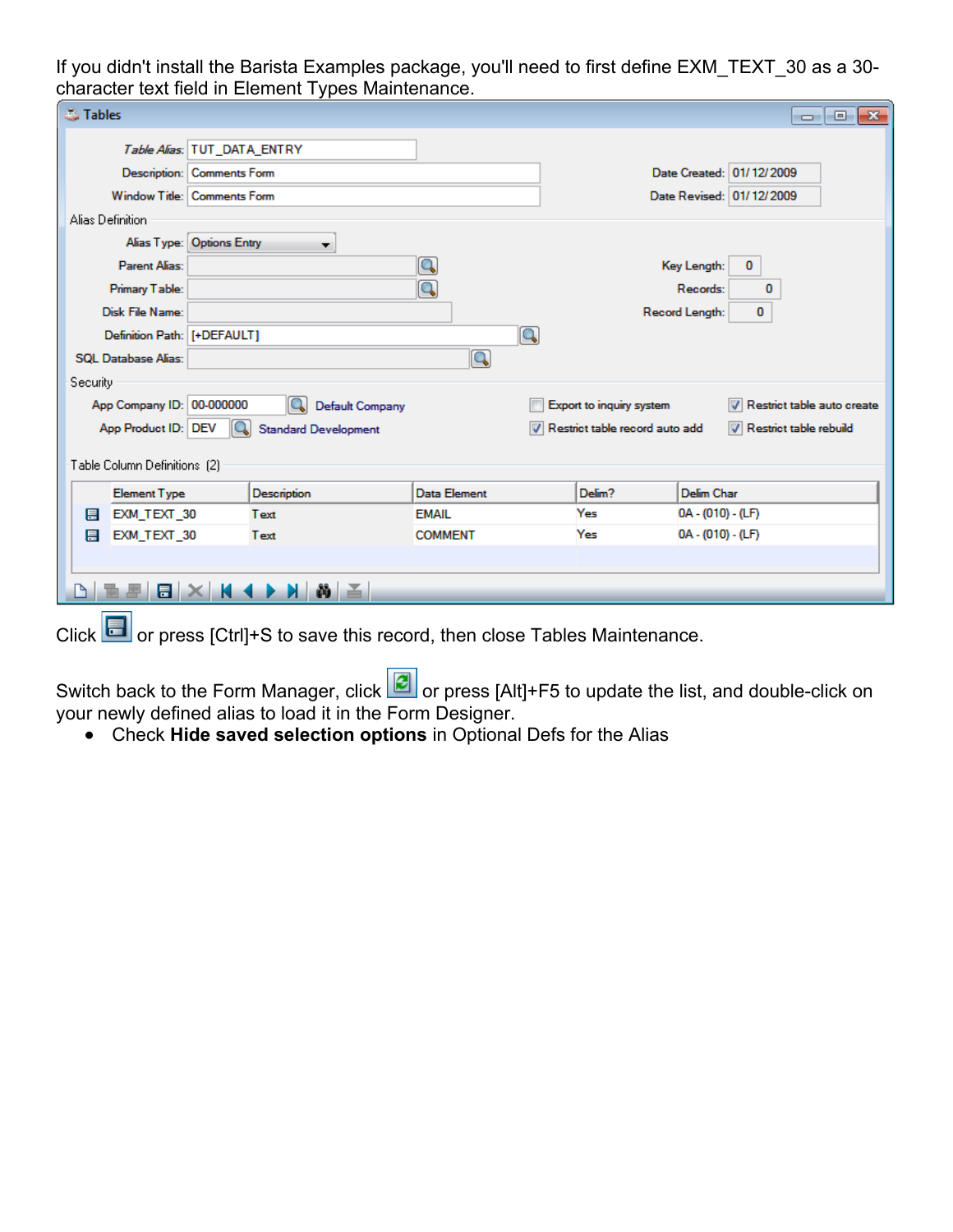| Form Manager<br>$\Sigma$<br>▣<br>$\Box$ |                                              |                           |  |  |                                                                  |                  |                    |                  |                      |                    |
|-----------------------------------------|----------------------------------------------|---------------------------|--|--|------------------------------------------------------------------|------------------|--------------------|------------------|----------------------|--------------------|
| <b>Application</b>                      | Search:                                      |                           |  |  |                                                                  | <b>Filter:</b>   |                    |                  |                      |                    |
| Applications                            | Alias                                        | Description               |  |  | Alias Type   Form Type                                           | <b>Disk File</b> | Comp <sub>ID</sub> | Prod ID Rev Date |                      |                    |
| Default Company                         | TUT DATA ENTRY                               | Comments Form             |  |  | Options (P) Options Entry Form (S)                               |                  | 00-000000          | <b>IDEV</b>      | 01/12/2009           |                    |
| Standard Development                    | <b>TUT MAIN FORM</b>                         | <b>Main Form</b>          |  |  | XKeved (X) Maintenance Form (T) hut main form dat 00-000000 DFV  |                  |                    |                  | 01/12/2009           |                    |
| TUT DATA ENTRY - Comments Form          |                                              |                           |  |  |                                                                  |                  |                    |                  | $\qquad \qquad \Box$ | $\Sigma$<br>$\Box$ |
| <b>Columns</b>                          | Attributes - TUT_DATA_ENTRY. <alias></alias> |                           |  |  | <b>Form</b>                                                      |                  |                    |                  |                      |                    |
| Data Name                               | Name                                         | Value                     |  |  |                                                                  | text:            |                    |                  |                      |                    |
| TUT_DATA_ENTRY. <alias></alias>         | <b>Additional Options</b>                    | (undefined)               |  |  | Coptional Defs                                                   |                  |                    | $\Box$ X         |                      |                    |
| TUT_DATA_ENTRY.EMAIL                    | Description                                  | <b>Comments Form</b>      |  |  |                                                                  |                  |                    |                  |                      |                    |
| TUT_DATA_ENTRY.COMMENT                  | <b>Window Title</b>                          | <b>Comments Form</b>      |  |  | Auto save records on exit                                        |                  |                    | OK               |                      |                    |
|                                         | Dtl Grid Table                               |                           |  |  | Redisplay record on save                                         |                  |                    | Cancel           |                      |                    |
|                                         | <b>Dtl Window Tables</b>                     | (undefined)               |  |  | Update all grid records on sav<br>Allow header entry only (no de |                  |                    |                  |                      |                    |
|                                         | <b>Del Cascade Tables</b>                    | (undefined)               |  |  |                                                                  |                  |                    |                  |                      |                    |
|                                         | <b>Del Depend Tables</b>                     | (undefined)               |  |  | Disallow window resize                                           |                  |                    |                  |                      |                    |
|                                         | <b>Key Name</b>                              | (none)                    |  |  | Use scrollbars on window resi                                    |                  |                    |                  |                      |                    |
|                                         | <b>Parent Alias</b>                          |                           |  |  | Insert row before detail grid                                    |                  |                    |                  |                      |                    |
|                                         | <b>Primary Table</b>                         |                           |  |  | Display title above detail grid                                  |                  |                    |                  |                      |                    |
|                                         | Form Type                                    | <b>Options Entry Form</b> |  |  | Use dialog box formatting                                        |                  |                    |                  |                      |                    |
|                                         | <b>Background Image</b>                      |                           |  |  |                                                                  |                  |                    |                  |                      |                    |
|                                         | Help Tag ID                                  |                           |  |  | Bypass new record prompt                                         |                  |                    |                  |                      |                    |
|                                         | <b>Inquiry Options</b>                       | (undefined)               |  |  | Bypass delete confirmation<br>Confirm all deletes                |                  |                    |                  |                      |                    |
|                                         | Inquiry Restrict?                            | (undefined)               |  |  | Allow grid row expand                                            |                  |                    |                  |                      |                    |
|                                         | Note Table                                   |                           |  |  | Expand on new grid entry                                         |                  |                    |                  |                      |                    |
|                                         | <b>Optional Defs</b>                         | (undefined)               |  |  | Hide saved selection options<br>V                                |                  |                    |                  |                      |                    |
|                                         | Call Program                                 |                           |  |  |                                                                  |                  |                    |                  |                      |                    |
|                                         | Dave December                                |                           |  |  |                                                                  |                  |                    |                  |                      |                    |

- Set the Control Label for the EMAIL field to "Email"
- Set the Control Label for the COMMENT field to "Message"
- Set the **Run Program** for the alias to ../apps/default/comment.src and save the following program to apps/default/comment.src under the BASIS home directory. On Windows, the full name would typically be C:\Program Files\basis\apps\default\comment.src:

```
email$ = option!.getOptionData("EMAIL")
comment$ = option!.getOptionData("COMMENT")
timestamp$ = new java.util.Date().toString()
message$ = timestamp$+$09$+email$+$09$+comment$
filename$ = "../apps/default/comment.txt"
string filename$,err=*next
comment = unt
open (comment, MODE="O APPEND")filename$
print (comment)message$
close (comment)
release
```
Click  $\Box$  or press F5 to run the form, type any values into the entry fields, then click  $\Box$  or press F5 again to pass control to the overlay program.

| Comments Form |                                   |
|---------------|-----------------------------------|
|               | Email: suggestions@whitehouse.gov |
|               | Comment:     need a bailout!      |
|               |                                   |
| <b>rocess</b> |                                   |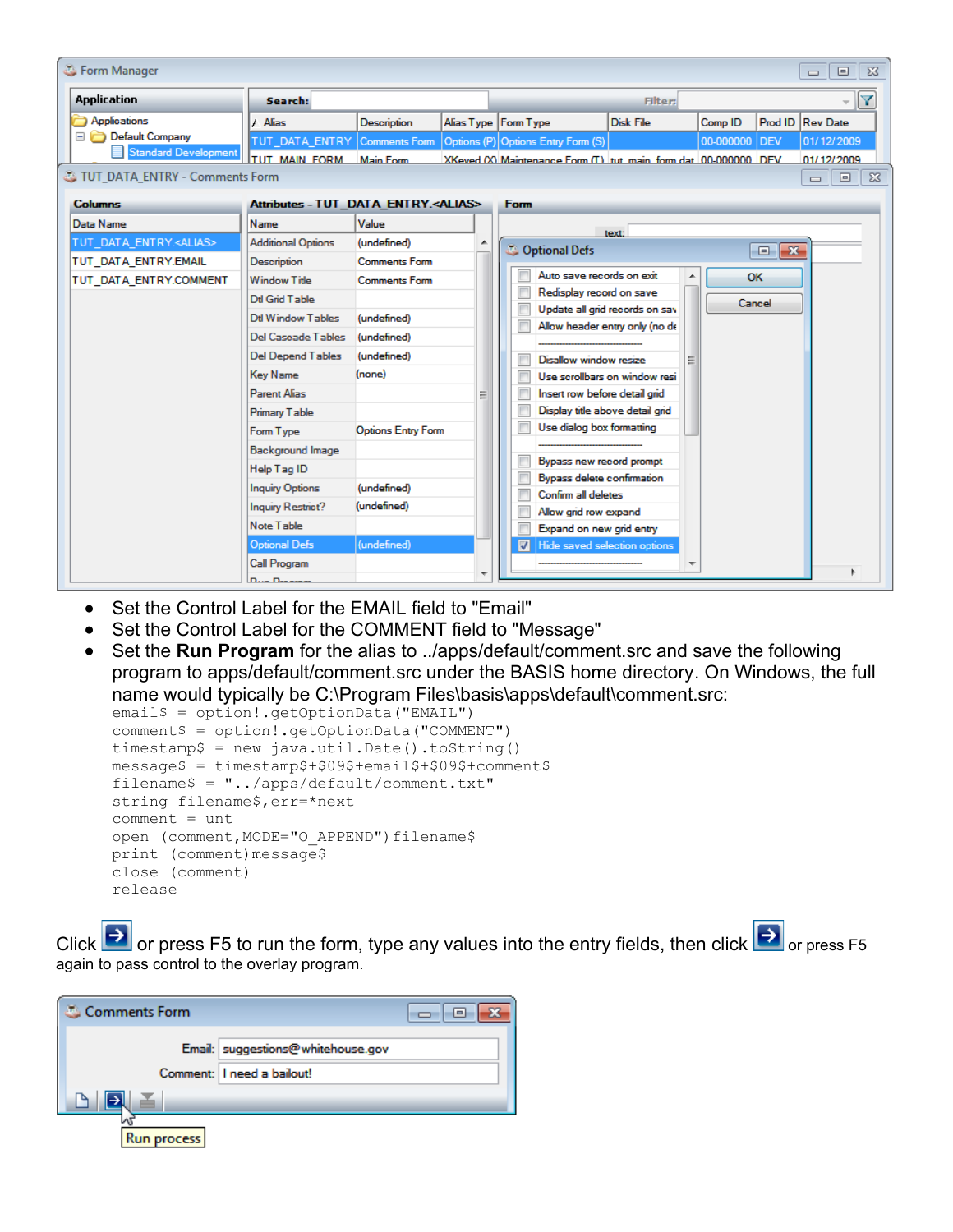#### The log file looks like this:

C:\Program Files\basis\apps\default>type comment.txt Mon Jan 12 21:00:21 PST 2009 suggestions@whitehouse.gov I need a bailout!

## **Adding an Option Button to display our DATA\_ENTRY form**

Now we'll add a button to TUT\_MAIN\_FORM to display our new form.

Load TUT MAIN FORM in the Forms Designer.

#### Double click the **Additional Options** attribute for the alias and enter:

| Description | ∣ Code | <b>⊥Location</b> |
|-------------|--------|------------------|
| ∣ Comment   | COMM*  | Menu And Form**  |

\* Any code will do, up to four characters.

\*\* We can choose to add the option as a button on the form, as an item in the  $\Box$  menu, or both.

| Attributes - TUT MAIN FORM. <alias></alias> |                    |             | <b>Form</b>                |                  |
|---------------------------------------------|--------------------|-------------|----------------------------|------------------|
| Name                                        | Value              |             | User ID:                   |                  |
| <b>Additional Options</b>                   | (undefined)        |             | <b>Hanna</b> Massac        |                  |
| Description                                 | Additional Options |             |                            | $\mathbf x$<br>ь |
| Window Title                                |                    |             |                            |                  |
| Dtl Grid Table                              | Description        | Code        | Location                   | OK               |
| Dtl Window Tables                           | Comment            | <b>COMM</b> | Menu and Form              | ┻<br>Cancel      |
| Del Cascade Tables                          |                    |             | <b>Options Menu</b>        |                  |
| <b>Del Depend Tables</b>                    |                    |             | Main Form<br>Menu and Form | Insert           |
| <b>Key Name</b>                             |                    |             | M2                         | <b>Delete</b>    |
| Parent Alias                                |                    | ⊤           |                            |                  |

Click  $\rightarrow$  or press F5 to run the form. It has a new button, but the button doesn't do anything yet.

| <b>Main Form</b> | -- - -                         |
|------------------|--------------------------------|
| UserID: 000001   |                                |
|                  | <b>User Name:</b> Ashley Jones |
|                  | Phone: (555)555-1212           |
|                  | <b>Wants Spam</b>              |
|                  | Email: ashley@acme.gov         |
| NNXXXXX          | Comment                        |

Next, we'll add code to invoke the TUT\_DATA\_ENTRY form when the user clicks the Comment button.

### **Add Callpoint code for the Option Button**

Still in the Form Designer, right-click on the form and bring up the Callpoint Editor.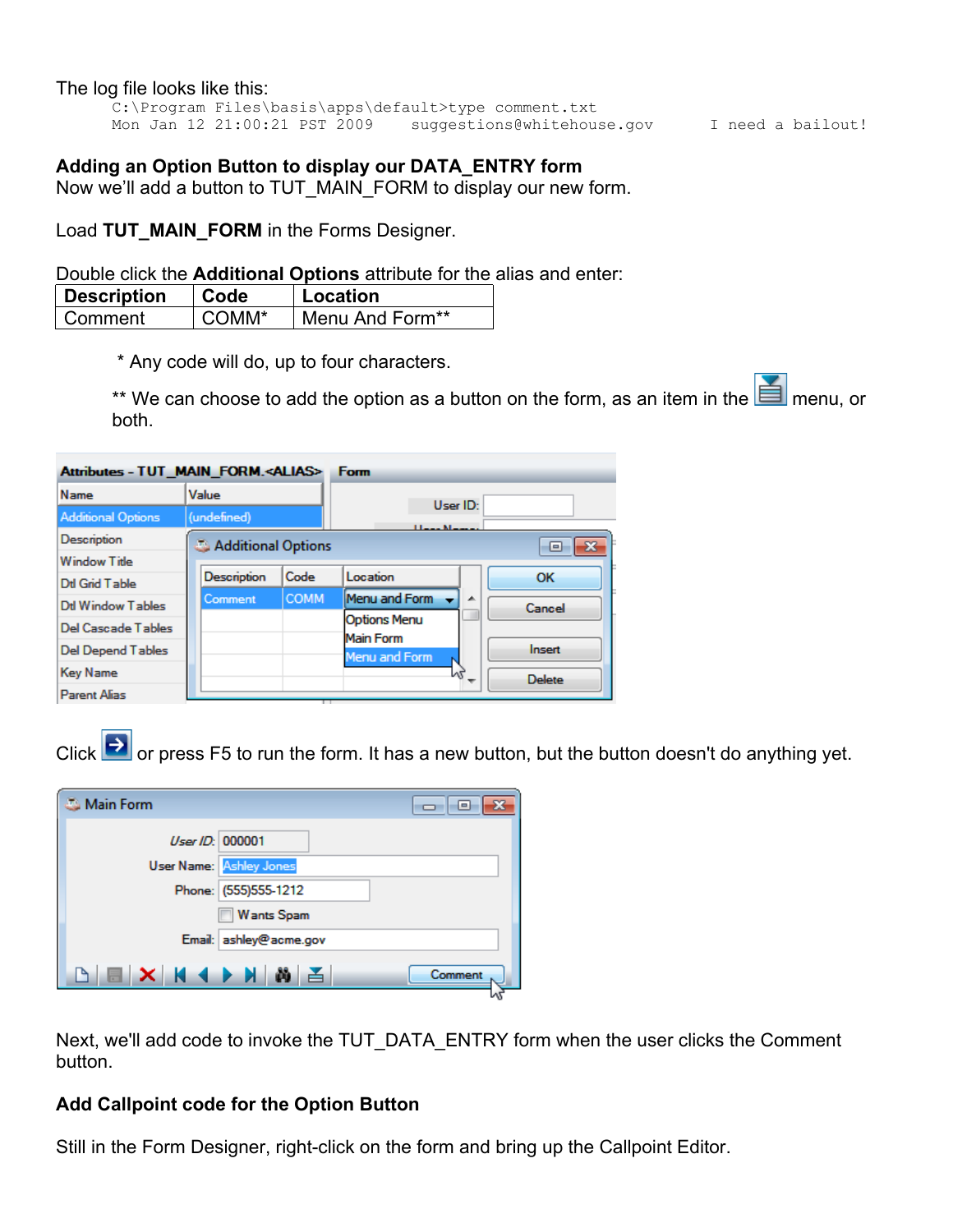| Form |                                    |                                                                                                                |
|------|------------------------------------|----------------------------------------------------------------------------------------------------------------|
|      | User ID:<br><b>User Name:</b>      | <b>Create New Tab</b>                                                                                          |
|      | Phone:<br>[X] Wants Spam<br>Email: | <b>Maintain Auxiliary Columns</b><br><b>Maintain Derived Data Elements</b><br><b>Maintain Auxiliary Labels</b> |
|      |                                    | <b>Maintain Table</b>                                                                                          |
|      |                                    | F <sub>2</sub><br><b>Edit Callpoints</b>                                                                       |

## Under TUT\_MAIN\_FORMS.<ALIAS>, select After Option Select (AOPT), then select Comment (COMM) and paste in the following callpoint code:

```
user id$ = stbl("+USER ID")email$ = callpoint!.getColumnData("TUT_MAIN_FORM.TUT_USER_EMAIL")
dim dflt_data$[2,1]
dflt data$[1,0] = "EMAIL"dflt data([1,1] = emailcall stbl("+DIR_SYP")
+"bam_run_prog.bbj","TUT_DATA_ENTRY",user_id$,"","",table_chans$[all],"",dflt_data$
[all]
```


Click or type [Ctrl]+B to rebuild the callpoints for the form, then click or press F5 to run the form. Now when you select a record and click the button, the overlay program comes up: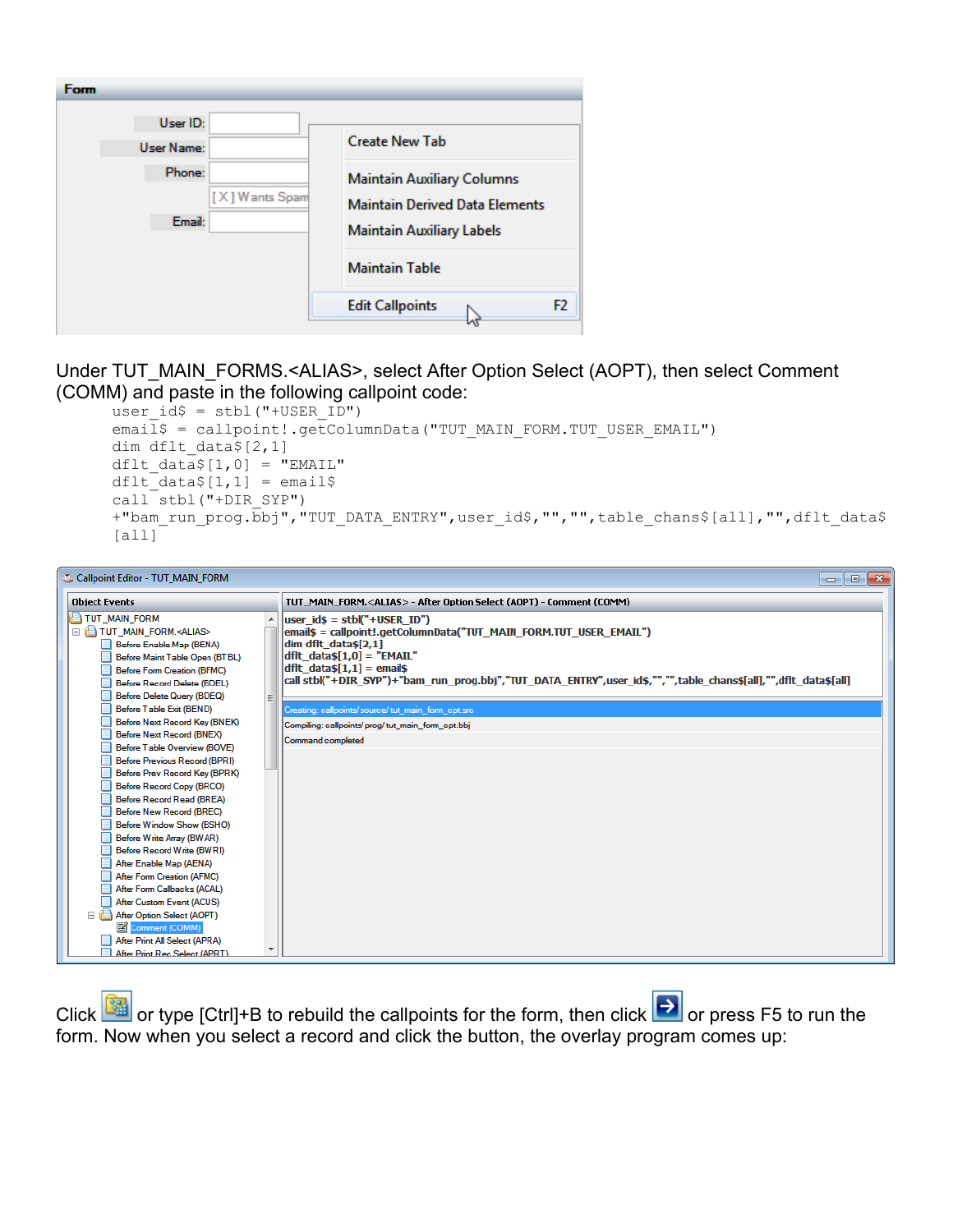| <b>Main Form</b>  |                                | $\overline{\phantom{a}}$ $\overline{\phantom{a}}$ |
|-------------------|--------------------------------|---------------------------------------------------|
|                   | User ID: 000001                |                                                   |
|                   | <b>User Name:</b> Ashley Jones |                                                   |
|                   | Phone: (555)555-1212           |                                                   |
|                   | <b>Wants Spam</b>              |                                                   |
|                   | Email: ashley@acme.gov         |                                                   |
| B B X H 4 D N 8 A |                                | Comment                                           |
|                   |                                |                                                   |
| Comments Form     |                                | $\Box$ $\Box$                                     |
|                   | Email: ashley@acme.gov         |                                                   |
| Comment:          |                                |                                                   |

By default, options buttons are only enabled when a record is active. This can be changed via the **Additional options always enabled** setting in **Optional Defs**.

Add an editor option via the **Add Options** attribute in the Form Designer for TUT\_MAIN\_FORM.

| Description | ∣ Code | Location      |  |
|-------------|--------|---------------|--|
| ∣ Editor    | EDIT   | Menu and Form |  |

#### Add callpoint code for **Editor (EDIT):**

client\$ = bbjapi().getThinClient().getClientOSName() editor\$ = "gedit"; rem ' Adjust as necessary for UNIX if client\$ = "Mac OS X" then editor\$ = "open -a TextEdit" if pos("Windows"=client\$)=1 then editor\$ = "notepad.exe" bbjapi().getThinClient().clientExec(editor\$)

| Callpoint Editor - TUT_MAIN_FORM                                                                                                                     |                                                                                                                                                                                                                                                                                               |
|------------------------------------------------------------------------------------------------------------------------------------------------------|-----------------------------------------------------------------------------------------------------------------------------------------------------------------------------------------------------------------------------------------------------------------------------------------------|
| <b>Object Events</b>                                                                                                                                 | TUT_MAIN_FORM. <alias> - After Option Select (AOPT) - Editor (EDIT)</alias>                                                                                                                                                                                                                   |
| Before Write Array (BWAR)<br>▲<br>Before Record Write (BWRI)<br>After Enable Map (AENA)<br>After Form Creation (AFMC)<br>After Form Callbacks (ACAL) | client\$ = bbjapi().getThinClient().getClientOSName()<br>editor\$ = "gedit"; rem ' Adjust as necessary for UNIX<br>if client\$ = "Mac OS X" then editor\$ = "open -a TextEdit"<br>if pos("Windows"=client\$)=1 then editor\$ = "notepad.exe"<br>bbjapi().getThinClient().clientExec(editor\$) |
| After Custom Event (ACUS)<br>After Option Select (AOPT)<br>⊟<br>邼<br>Comment (COMM)<br>Editor (EDIT)                                                 | Creating: callpoints/source/tut_main_form_cpt.src<br>Compiling: callpoints/prog/tut_main_form_cpt.bbj<br>Command completed                                                                                                                                                                    |

Click  $\rightarrow$  or press F5 to run the form: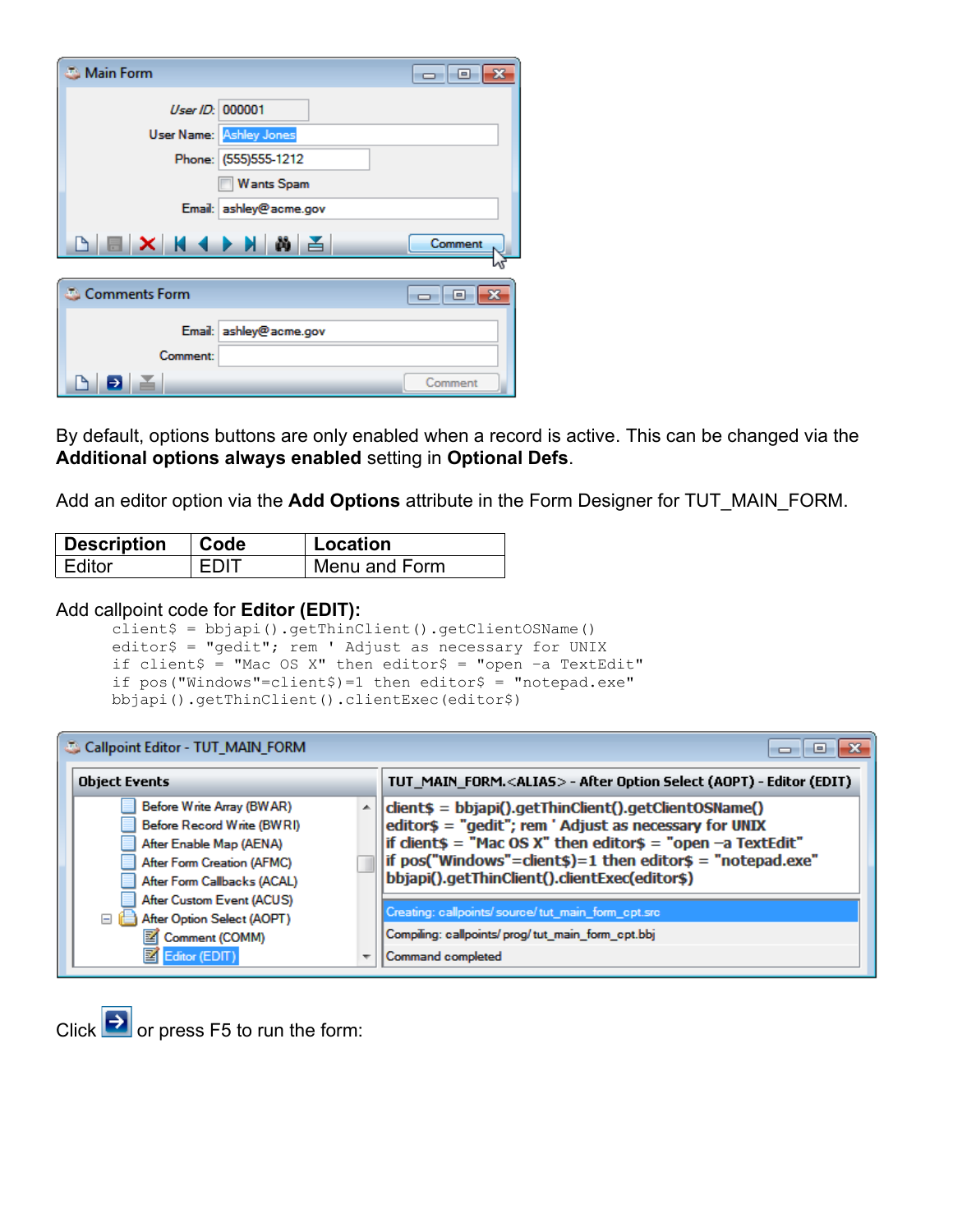| Main Form        |                                |               | $\Box$ $\Box$ |  |  |  |
|------------------|--------------------------------|---------------|---------------|--|--|--|
| UserID: 000001   |                                |               |               |  |  |  |
|                  | <b>User Name:</b> Ashley Jones |               |               |  |  |  |
|                  | Phone: (555)555-1212           |               |               |  |  |  |
|                  | <b>Wants Spam</b>              |               |               |  |  |  |
|                  | Email: ashley@acme.gov         |               |               |  |  |  |
| <b>BEXK4DHAZ</b> |                                | Comment       | Editor        |  |  |  |
|                  |                                | Comment       |               |  |  |  |
|                  |                                | <b>Editor</b> |               |  |  |  |

Save the following program as apps/default/sample.src:

```
sysgui = unt
open (sysgui)"X0"
sysgui! = bbjapi().getSysGui()
window! = sysgui!.addWindow(100,100,200,200,"Sample")window!.setCallback(window!.ON_CLOSE,"eoj")
button! = window!.addButton(10\overline{1}, 50, 50, 100, 30, "Click", $$)
button!.setCallback(button!.ON_BUTTON_PUSH,"click")
process_events
click:
i=msgbox("Click")
return
eoj: 
release
```
## **Calling a custom program via an Option Button**

Add another option via the **Add Options** attribute in the Form Designer for TUT\_MAIN\_FORM

| Description | $\vert$ Code | ∣ Location    |  |  |
|-------------|--------------|---------------|--|--|
| Sample      | <b>TEST</b>  | Menu and Form |  |  |

#### Add callpoint code for Sample (TEST):

```
i=scall("bbj ../apps/default/sample.src")
```

|  | Callpoint Editor - TUT_MAIN_FORM                                                                  |  | l۰                                                                          |
|--|---------------------------------------------------------------------------------------------------|--|-----------------------------------------------------------------------------|
|  | <b>Object Events</b>                                                                              |  | TUT_MAIN_FORM. <alias> - After Option Select (AOPT) - Sample (TEST)</alias> |
|  | After Form Callbacks (ACAL)                                                                       |  | i=scall("bbj /apps/default/sample.src")                                     |
|  | After Custom Event (ACUS)<br>After Option Select (AOPT)<br>$=$<br>Comment (COMM)<br>Editor (EDIT) |  |                                                                             |
|  |                                                                                                   |  | Creating: callpoints/ source/ tut main form cpt.src                         |
|  |                                                                                                   |  | Compiling: callpoints/prog/tut_main_form_cpt.bbj                            |
|  | 圂<br>Sample (TEST)                                                                                |  | Command completed                                                           |